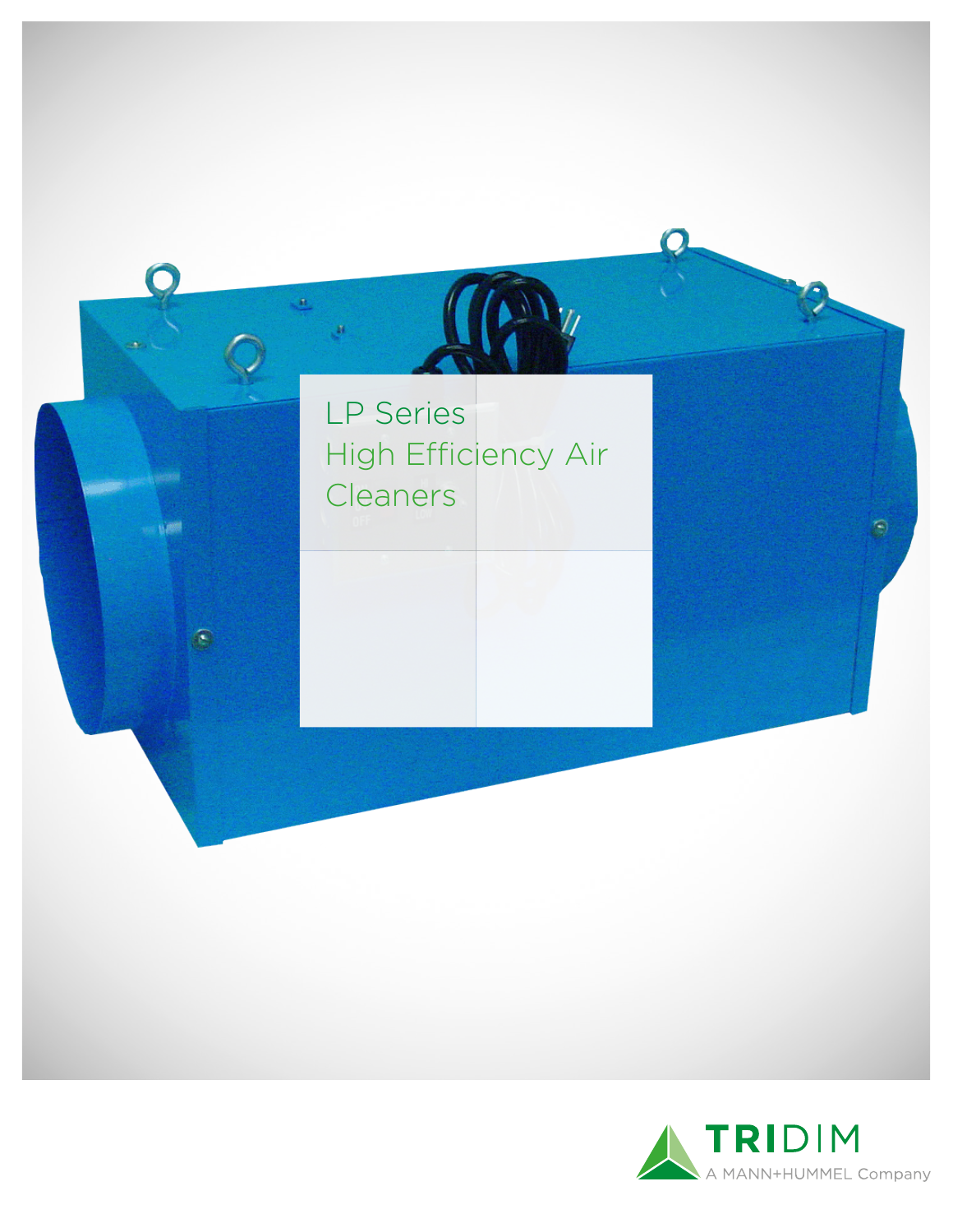# LP Series High Efficiency Air Cleaners



#### LP-1000 (left) and LP-600 (right)

### **DESIGNED TO ELIMINATE A RANGE OF CONTAMINANTS**

The LP Series of high efficiency air cleaners is designed to eliminate smoke, pollen, mold spores, dust and odors. It achieves this with two different-sized models, the LP-1000 features an air flow of 1200 CFM, and the LP-600 provides 600 CFM.

### **HOW THE LP SERIES WORKS**

Contaminated air is drawn through the prefilters and the mini-pleat filters where the airborne particles are captured. The air then passes through the optional germicidal ultraviolet lights to inhibit the growth of viruses and bacteria. Lastly, the air flows through the carbon filter to remove gas phase contaminants and odors from the air, before continuing back to the room.

### **FEATURES & BENEFITS**



### **Low Maintenance**

Disposable filters are long lasting and easily removed through the hinged grilles. Room-side access makes the filter change fast and easy.



### **Inconspicuous**

The attractive grilles fit flush with the ceiling. The blower module is hidden above the ceiling out of view.



### **Easy Installation**

### Special mounting brackets with eyebolts are factory installed on the blower module. The return and supply grilles are designed to lay in a standard 2 x 2 ceiling tile grid.

**Quiet**

The LP Series are whisper quiet even on the maximum speed setting.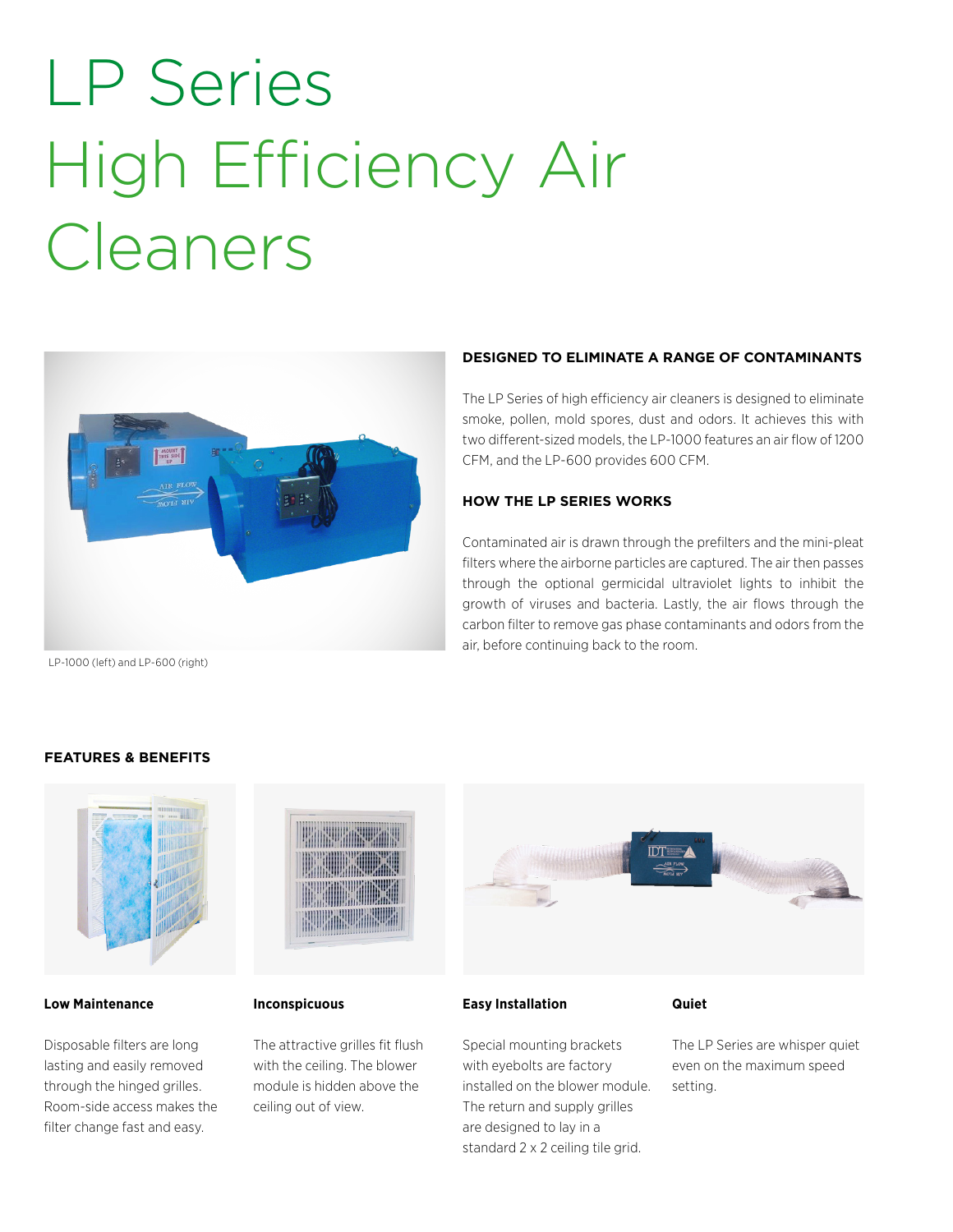## LP Series Product Specifications

### **SPECIFICATIONS**

| Model                       | LP-600                                                                                                                   | LP-1000                                                                                                                |
|-----------------------------|--------------------------------------------------------------------------------------------------------------------------|------------------------------------------------------------------------------------------------------------------------|
| Air flow                    | 600 CFM (high), 300 CFM (low)                                                                                            | 1200 CFM (high), 800 CFM (low)                                                                                         |
| <b>Electrical rating</b>    | 120 Volt, 60 HZ, 5 Amp                                                                                                   | 120 Volt, 60 HZ, 10 Amp<br>208-230 Volt, 60 HZ, 6 Amp                                                                  |
| Dimensions of blower module | $13 \times 12.5 \times 23$ " (H $\times$ W $\times$ L)                                                                   | $16 \times 26 \times 24$ " (H $\times$ W $\times$ L)                                                                   |
| Installed weight            | 55 lbs                                                                                                                   | 72 lbs                                                                                                                 |
| Shipping weight             | $100$ lbs                                                                                                                | 150 lbs                                                                                                                |
| <b>Filtration</b>           |                                                                                                                          |                                                                                                                        |
| 1st stage                   | 20 x 20" Tri-Dek #7 media pad                                                                                            | Two 20 x 20" Tri-Dek #7 media pads                                                                                     |
| 2nd stage                   | 20 x 20" Tri-Cell IV 95%                                                                                                 | Two 20 x 20" Tri-Cell IV 95%                                                                                           |
| 3rd stage                   | 20 x 20" Tri-Sorb XL Carbon                                                                                              | Two 20 x 20" Tri-Sorb XL Carbon                                                                                        |
| Motor                       | Maintenance Free PSC 1/4 HP 120 Volt<br>Maintenance Free PSC 1/2 HP 208 - 230 Volt<br>Blower: Forward curve direct drive | Maintenance Free PSC 3/4 HP 120 Volt<br>Maintenance Free PSC 1 HP 208 - 230 Volt<br>Blower: Forward curve direct drive |

### **APPLICATIONS**

- **Meeting rooms**
- **Banquet halls**
- **Restaurants**
- Casinos
- **Smoking lounges**
- **Bingo halls**
- **Lithography**
- Check processing centers

### Computer rooms

### **OPTIONS**

- Germicidal UV-C
- $\blacksquare$  Flex duct
- Remote wired control
- Filter efficiencies: 65% ASHRAE (MERV 11) up to 95% ASHRAE (MERV 15)
- 208 230 Vac 1 phase